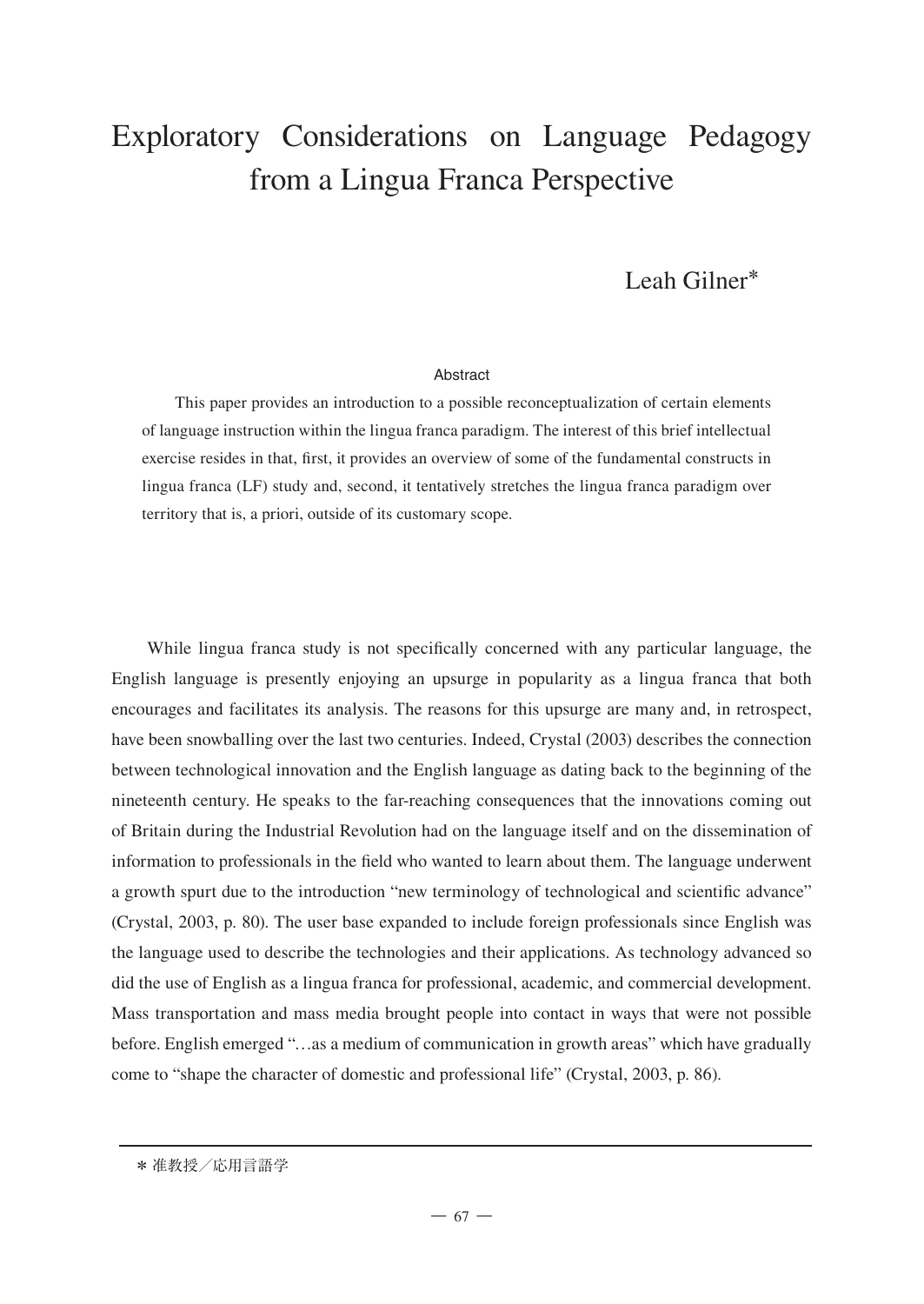The post–World War II economic expansion, also known as the Golden Age of Capitalism, that lasted until the early 1970s was in no small measure made possible by the internationalization of markets. Along with the United States, Western European and East Asian nations also experienced unusually high and sustained growth. In fact, the context was one of high worldwide economic growth. The agricultural and industrial throughput quickly saturated local markets and governments everywhere sought to aid their industries by facilitating commerce across national barriers. The wealth of the United States market was particularly attractive to outsiders and it can be argued that the modern (and current) status of the English language as the global lingua franca was established during this time (Graddol, 1997). Science and academia followed on the heels of economic interests and a budding international community of individuals found in the English language a convergent resource (Ammon, 2001).

Nonetheless, at that stage still, the segment of the world's population that partook in international affairs was very small and highly compartmentalized, mostly from the business realm and, residually, from scientific and academic fields. The telecommunication revolution of the late 1980s that, only a decade later birthed the Internet, changed the rules of engagement completely. Nowadays, international communication is no longer limited to rarified or even specific circumstances. As of 2015, the distance between two human beings located anywhere on the planet has been reduced to a mouse-click and, furthermore, many of the established means of communication (newspapers, literature, etc.) anywhere in the entire globe have been a click away for nearly 20 years now. There already is a generation of human beings who do not comprehend the world in any other way.

Indeed, humanity is in the midst of a worldwide social phenomenon and, subservient to it, the English language has reached the status of global lingua franca. A consequence of this phenomenon is that the demographics of English-language users have changed dramatically (Crystal, 2003). The majority of today's English-language users are mobile and plurilingual, participating in multiple and multiplying networks of interaction and exchange. In some cases, professional and academic advancement is tightly intertwined with the ability to use English with colleagues and counterparts from varied countries and cultures.

The expansion and diversification of English-language users and the situations in which the language is used have naturally opened up new venues of linguistic enquiry. Researchers have turned their attention to the subject of lingua franca (LF) communication and a substantial body of literature has become available in a relatively short period of time. It is important to note that, first, the target of LF study is mostly centered on the English language out of opportunistic concerns and, second, the investigative insights sought after are meant to inform about the manner in which individuals communicate across linguasocial divides independently of the language used.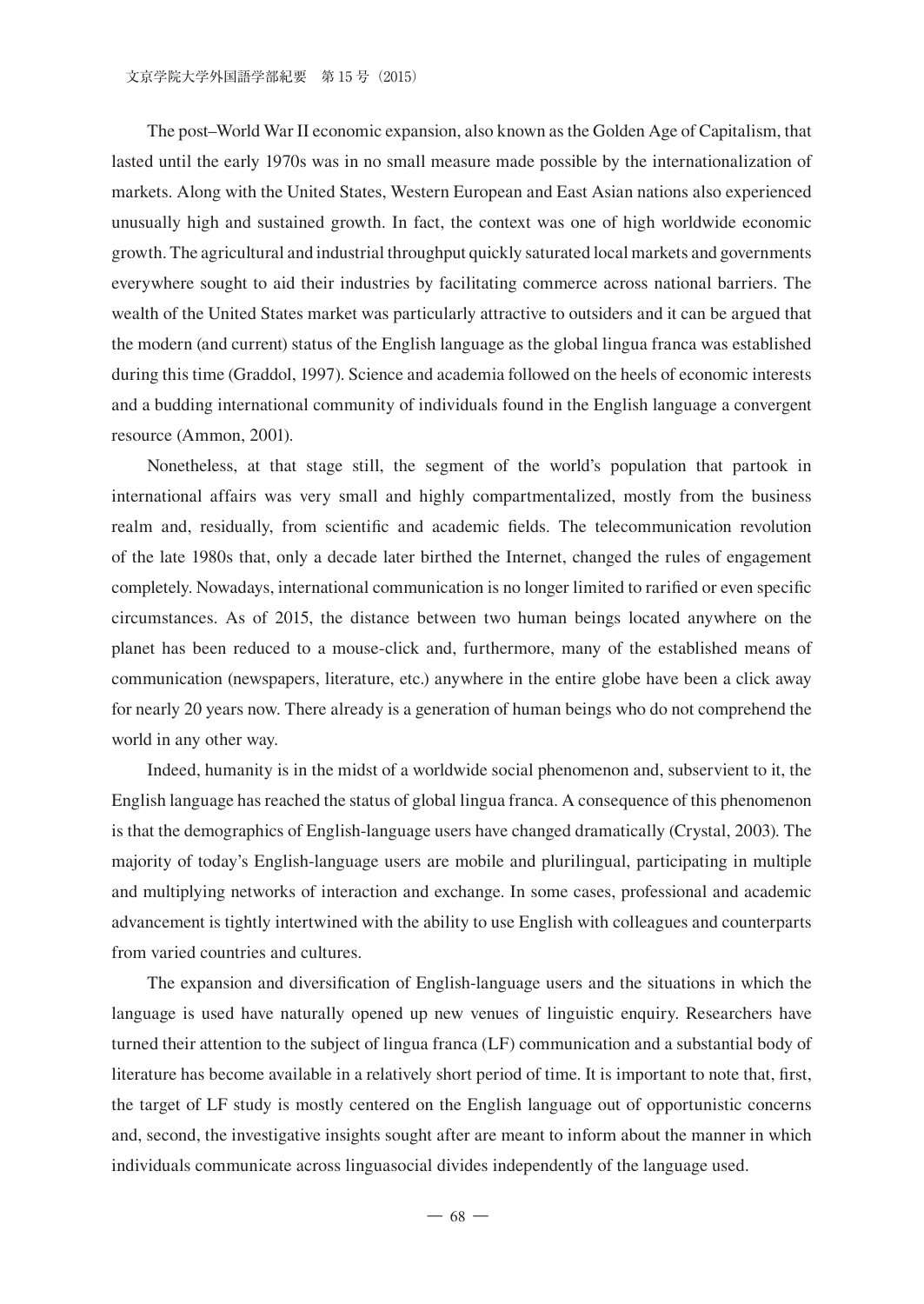State-of-the-art corpora have already been made available and they have inadvertently determined the scope of domains generally considered to be of interest to LF researchers. These domains are many and include, in the case of the Vienna-Oxford International Corpus of English (VOICE), samples of discourse from educational, professional, and leisure domains falling into several speech event types including conversations, meetings, panel discussions, and questionanswer sessions. In the case of the Corpus of English as a Lingua Franca in Academic Settings (ELFA), the focus is on academic discourse in higher education and is categorized into disciplinary domains (i.e., social sciences, technology, humanities, natural sciences, medicine, behavioral sciences, and economics and administration) as well as a range of speech event types associated with academic forums such as presentations, seminars, conferences, and doctoral defenses. Of particular interest to this paper, language instruction is not among these domains and, in fact, seems to be clearly outside of the scope of investigation. Before turning our interests in the direction of pedagogy, however, the LF paradigm will be further elaborated upon.

Many of the discussions about LF communication are currently framed within the parameters of interactional sociolinguistics (IS). This framework approaches the study of language with the aim of identifying how linguistic and interactional behaviors influence communication, that is to say, "...how language conveys meaning in interaction" (italics in original; Tannen, 2005, p. 205). IS has proven useful to the study of LF interactions because it uses actual audio-/video-taped exchanges as its source data. Analysts can track sites of successful and unsuccessful meaningmaking, make observations regarding how the participants signal understanding or the lack there of, and document the means by which communicative outcomes are achieved. The IS approach makes it possible to observe "...the pragmatic process of communication live, in action, laid bare, so to speak..." (Widdowson, 2015, p. 367).

Participants in LF interactions are acknowledged to be language users who embody varied experiences which yield individualized linguistic repertoires (e.g. Firth, 2009; Mauranen, 2012). Language users in these situations are described as forming pro-tem communities of practice which entail real-time collaboration and the establishment of functional norms in order to achieve a common goal (e.g. Firth, 2009; Seidlhofer, 2011). In order to do so, participants converge on a shared repertoire of linguasocial resources by monitoring interaction and negotiating meaning (e.g. Cogo, 2012; Firth, 2009). ELF users appear unconstrained by conventions of any particular bounded speech community and often exploit the potentials of the linguistic code in creative and novel ways (Seidlhofer, 2011; Widdowson, 2003).

This paper will first discuss the key concepts that are shaping interpretations of the dynamics of LF interactions before considering how this framework might be applied to language pedagogy. It is relevant to mention that traditional frameworks will be here reduced to those elements that have

 $-69-$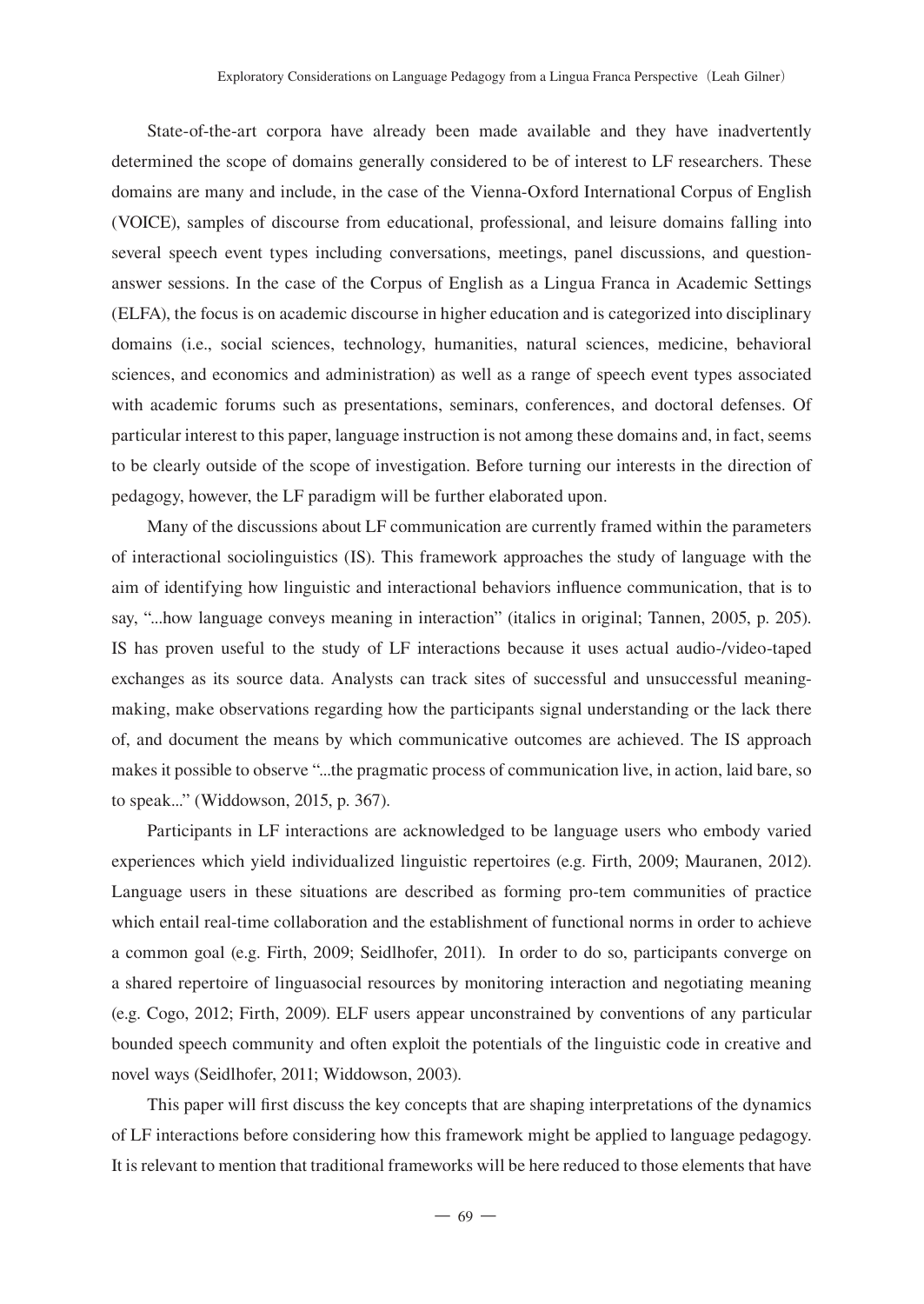been formalized, namely, assessment and sequencing. This does not imply that there is an absence of frameworks that address, for example, classroom dynamics as these do in fact exist and are of significant value (e.g., learner-centered approaches). The reason for this argumentative approach is to serve the objective of the paper, that is, to challenge the LF paradigm using pedagogy as the conceptual battleground.

#### **1. Key concepts in LF study**

# **1.1 Linguistic repertoires**

From a sociolinguistic perspective, language is viewed not as "a circumscribed object" but rather as "a loose confederation of available and overlapping social experiences" (Hopper, 1998 cited in Seidlhofer, 2011, p. 171). A linguistic repertoire, then, can be conceptualized as an idiosyncratic mental representation of experiences accumulated over an individual's lifetime through engagement in communicative interactions (e.g., Firth, 2009; Mauranen, 2012). It is in a constant state of development and inherently heteroglossic (i.e., relating to multiple social registers). It has also been observed that most are plurilingual, "...evolv[ing] by experiencing language in interaction on a cognitive and on an emotional level" (Busch, 2012, p. 521).

In this manner, it can be said that linguistic repertoires are comprised of linguasocial resources that experience has demonstrated to have certain communicative valence. Frequency effects are thought to be influential as items and features that are encountered repeatedly have a high probability of inclusion (Maurenan, 2012). Sustained and regular associations with a particular group of people provide information regarding conventionalized forms and preferred formulations of the community. Moreover, the interactional legacy created among individuals in turn influences the development of these individuals' linguistic repertoires. Past communicative experiences are drawn upon in order to address present concerns and future ideations. LF interactions take place when language users in possession of diverse communicative experiences (hence, diverse linguistic repertoires) engage in the pursuit of coordinated goals. In the absence of a shared interactional legacy, LF users rely on an assortment of resources to establish their sociocultural identities while engaging in situationally appropriate ways of communication. Importantly, LF users adjust and calibrate their own language to suit their conversational partners. "...Interactants are making use of their multi-faceted, multilingual repertoires in a fashion motivated by the communicative purpose and the interpersonal dynamics of the interactions" (Seidlhofer, 2011, p. 108). So, while there will naturally be differences in experience and expertise among interlocutors, the success of the interaction resides in their ability to use their linguasocial resources flexibly in order to establish and further mutual understanding.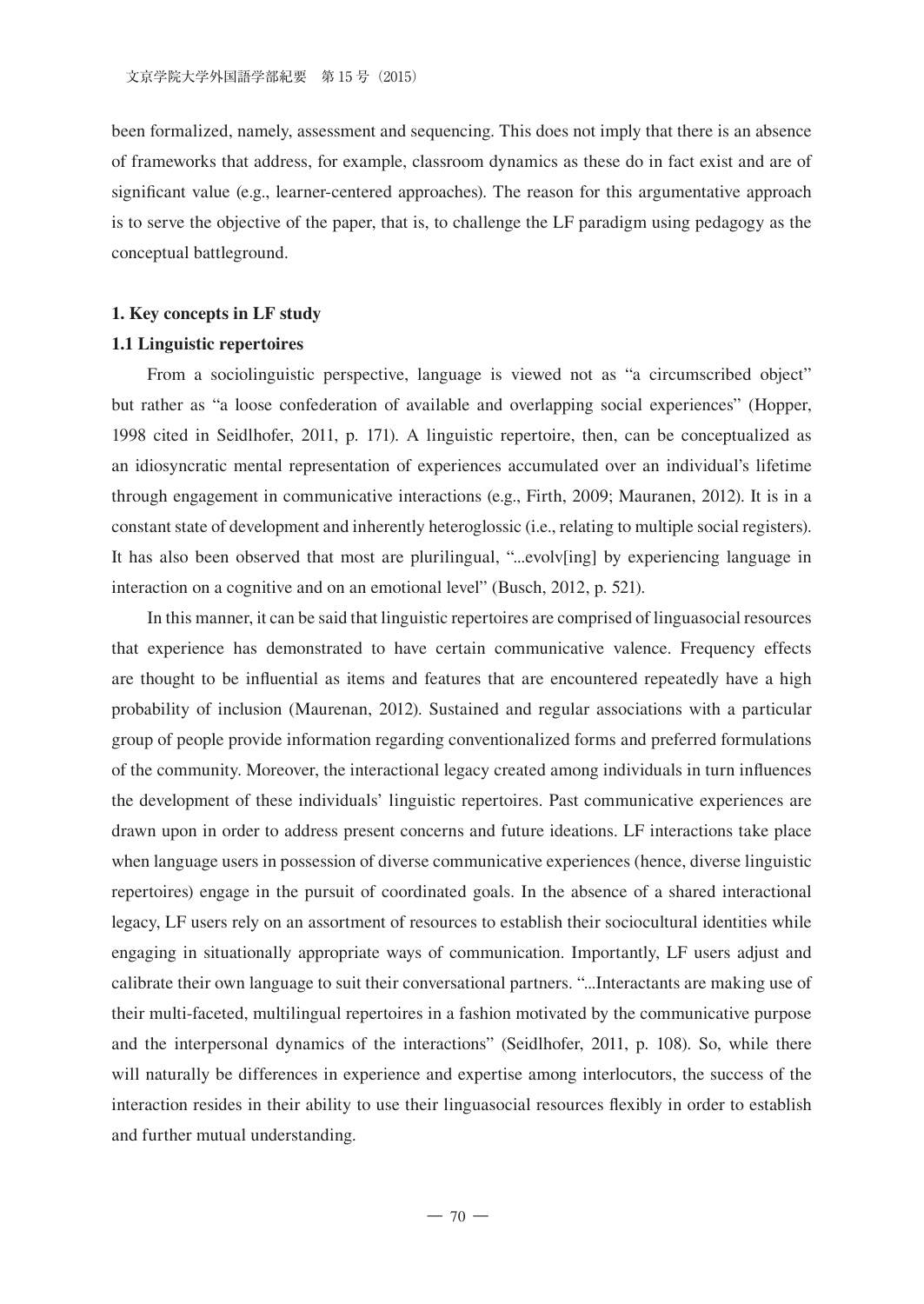# **1.2 Pro-tem communities of practice (PCoP)**

While mental representations are individualistic, communicative interactions necessarily involve others. In other words, these experiences are shared, thus increasing the possibility of there being commonalities across idiosyncratic linguistic repertoires since, after all, these experiences inform individuals in similar ways. A geopolitical description of speech community is therefore no longer necessary. Rather, a speech community can be construed to be a dispersed network of individuals in possession of an interactional legacy. Experiential common ground supports communication by providing speakers with linguasocial resources that promote shared understanding. In this manner, members of a speech community draw upon past shared experiences in order to furnish the elements with which to manage current and future interactions. The linguistic repertoire, then, is both inherently unique and plural, exhibiting features and functions that support one's identity while simultaneously serving as an interface with one's peers.

It is evident, nonetheless, that members of different speech communities are able to communicate despite not possessing an interactional legacy, that is, in the absence of a collection of shared experiences to draw upon in order to negotiate present concerns and ideations. Indeed, this dearth of previous encounters makes necessary the formulation of additional constructs with which to strengthen our understanding of what a linguistic community is.

The notion of pro-tem communities of practice (PCoP) has been advanced in order to capture the transient yet collaborative nature of LF interactions. Research findings indicate that despite the diversity and mobility of the interlocutors, a given PCoP demonstrates certain tendencies that facilitate mutual understanding (e.g., Mauranen, 2012; Seidlhofer, 2011). Blommaert and Rampton (2011), for example, observe that there appears to be a suspension of assumptions regarding what is known and shared among group members, proposing that the management of ignorance comes into play as a characterizing feature of the PCoPs created by LF interactants. Collaborative efforts are made in order to establish an interactional space that promotes group cohesion and identity. Mauranen (2012) identifies various accommodation strategies that function as cooperative acts across PCoPs. These include mirroring of both linguistic and corporal gestures as well as a preference for increased explicitness. In the absence of presumed shared linguasoical resources, situationally functional norms emerge as the interaction unfolds; each PCoP collaborates to arrive at a common ground that can be used to serve its communicative purposes (e.g., Seidlhofer, 2011; Widdowson, 2015).

LF interactants actively engage in the act of languaging, "….the dynamic and never-ending process of using language to convey meaning" (Swain, 2006, p. 96). The diversity inherent to the individuals in a given group yields hybridity and fluidity in both the conversational styles embodied and the linguistic forms produced. Individuals appear to be unconstrained by linguasocial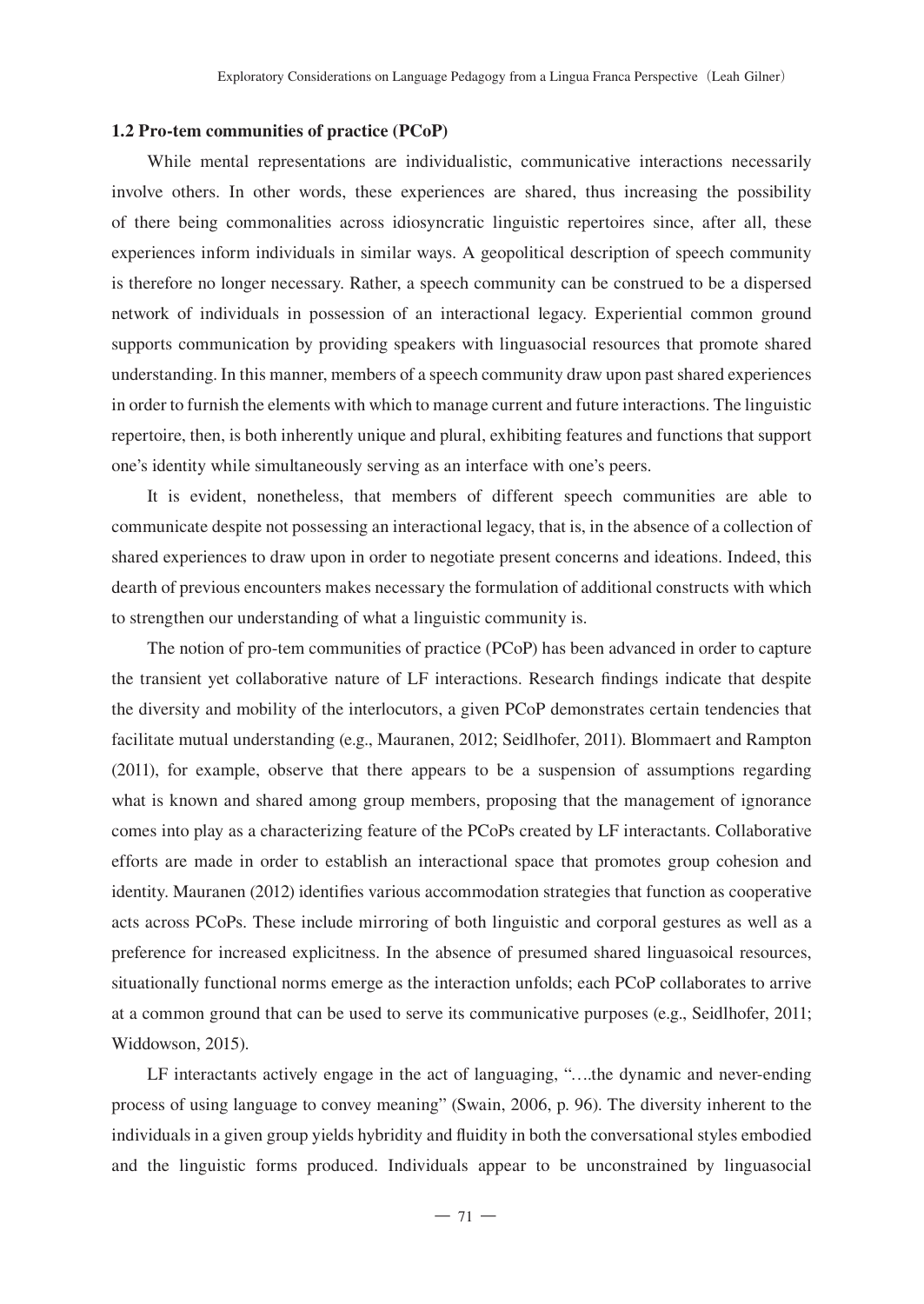conventions of any specific speech community and have been observed as deploying the assets in their language repertoires in non-conventional yet situationally pragmatic ways. "…Parties may borrow, use and re-use each other's language forms, create nonce words, and switch and mix languages" (Firth, 2009, p. 163) in order to achieve mutual understanding and establish affinity.

# **1.3 Shared repertoires**

A central question in LF study concerns how individuals with widely varied, diverse, and typically multilingual repertoires manage to converge on mutually satisfactory means by which they can accomplish their communicative ends. Put simply and succinctly: "... users have to cooperate to establish common ground" (Widdowson, 2015, p. 365). Members of PCoPs contribute to the process of convergence on a shared repertoire of linguasocial resources by monitoring interaction and negotiating meaning. This implies that LF users are vigilant of their interlocutors' reactions and alert to preferred linguasocial formulations.

The idea of negotiation suggests a give-and-take strategy among participants, in principle an equal opportunity endeavor. This may stem from the transactional aspect of LF interactions. People in these situations are, after all, brought together in order to get something done, be it a medical consultation, a business deal, a bureaucratic formality, or an academic lecture (below, Cases A, B, C, and D, respectively).

- Case A. Using the French language as a LF, an Italian doctor and a German patient participate in an interaction whose aim is to exchange information about a medical diagnosis.
- Case B. Using the Chinese language as a LF, two delegations of Vietnamese and Korean executives participate in discussions involving a corporate deal.
- Case C. Using the Spanish as language a LF, nine Canadian and three Moroccan officials negotiate intergovernmental policies.
- Case D. Using the English language as a LF, a Finnish professor gives a presentation to a multinational audience at an international academic conference.

Accomplishing the task is the primary and ultimate aim, the language used as LF no more than contributes to the communicative assets which allow the interactants involved to achieve their objectives. LF users appear to exploit the potentials of the linguistic code in creative and novel ways that serve to convey meaning and to promote emotional cohesion among the interlocutors. Seidlhofer (2011, p. 111) describes LF discourses as "...creative local realisations, or performances, of a global resource that continually gets appropriated and re-fashioned by its speakers". Seidlhofer draws on finding from analyses of the Vienna-Oxford International Corpus of English (VOICE) to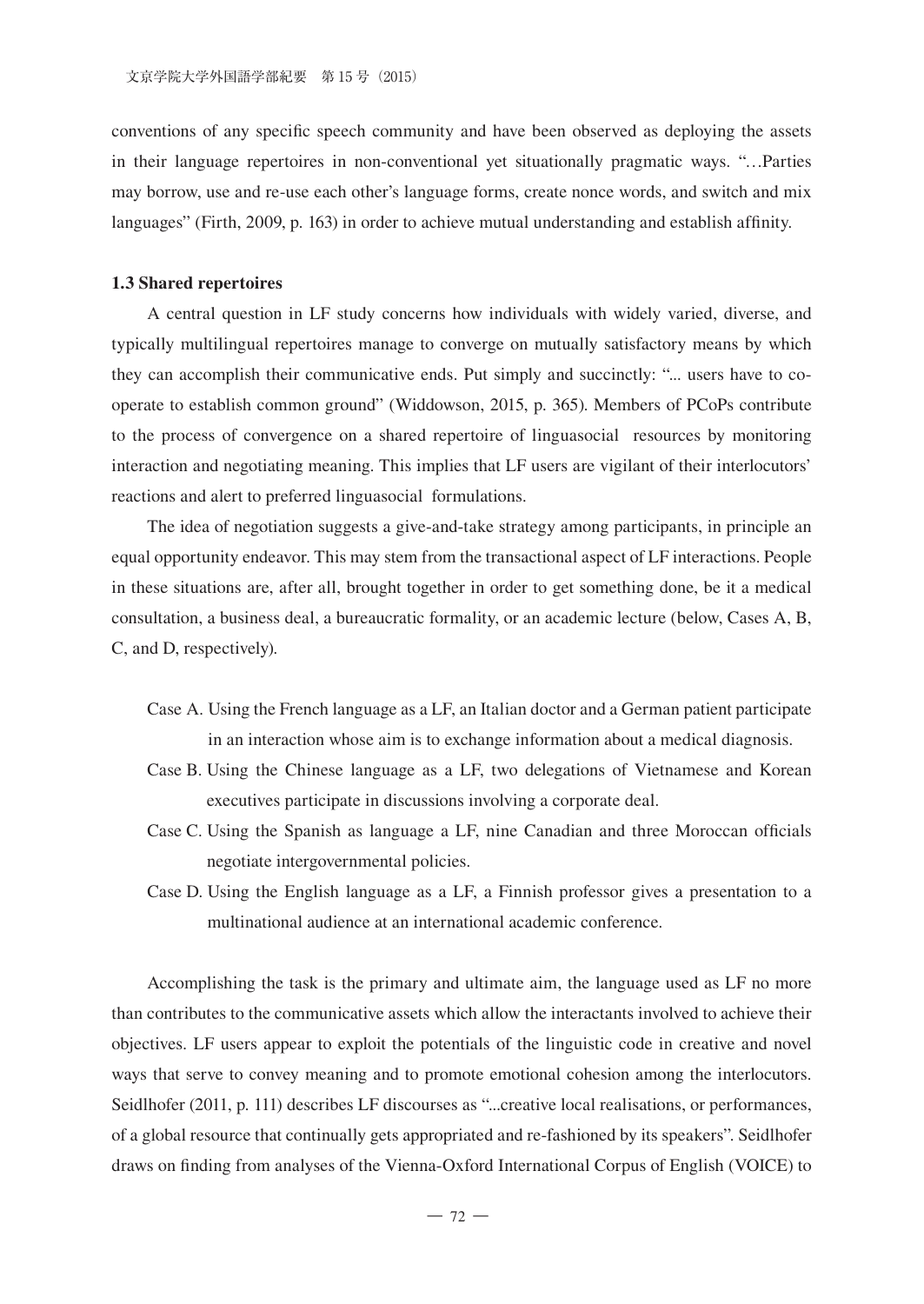illustrate how LF users exploit word formation processes and arrive at creative and novel coinages that help the interactants achieve their communicative ends. Carey (2013) analyzed interactions from a corpus of spoken academic lingua franca English (ELFA) and found interactants making use of pragmatically-effective, novel collocational patterns. Findings have revealed that LF speakers show the capacity and willingness to vary their usage in accordance with that of their co-interactants, making variability an interlocutor-dependent phenomenon (Firth, 2009). There appears to lay at the heart of interaction "a set of basic bearings" (Seidlhofer, 2011, p. 109) that guides usage but does not constrain it. One of the consequences is that LF users demonstrate a wide tolerance for noncanonical forms that diverge from standard usage but serve their communicative purposes.

# **2. Language pedagogy within the LF paradigm**

It is intriguing to consider the possibility of accounting for certain elements of the dynamics of formalized language instruction in terms of the insights gained from LF study. Based on the discussion so far, the LF paradigm does not seem equipped to handle pedagogical concerns. It is here proposed that it may be nonetheless be possible if the following two concepts are appropriately elaborated upon: information and agency. The first considers the objective of an interaction to encompass a collection of data serving various functions and possessing different degrees of relevance. The second considers the relationships established between the participants in an interaction to have various impacts, at times fundamentally unequal, over the informational components of such an aggregate of data.

## **2.1 The principal informative component of communication**

Human beings interact in order to exchange information and communicative events are the means by which information is conveyed. Cases A, B, C, and D above delineate some real-world scenarios that illustrate the notion. As linguists, our focus is on the linguistic code these people employ to successfully carry out their objectives. Despite our specific interest in language, the fact is that the linguistic code no more than piggybacks on the principal informative component of these interactions, a medical diagnosis (Case A) or a commercial transaction (Case B). It is therefore possible to assert that the whole of the information exchanged in a transaction can be conceptually divided according to, at least, function and relevance. The principal informative component will always be the one that underlies the motivation to interact. Other ancillary informative components can be identified, such as those that establish identity, territoriality, hierarchy, comity, and, importantly for us, the communicative code. This last component includes the linguasocial resources that assist the accomplishment of the goals of LF interactions.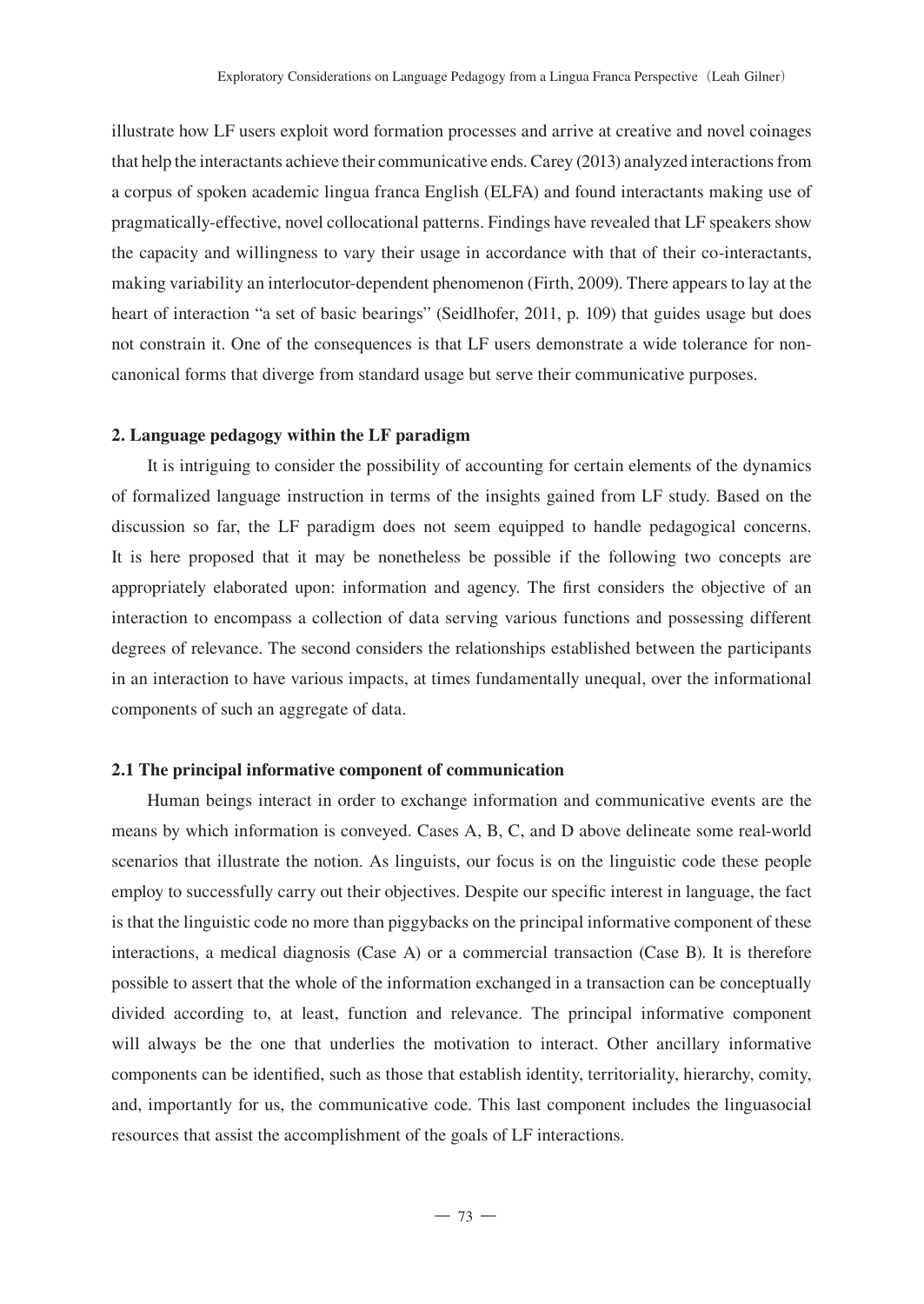# **2.2 The influence of agency on contributions to shared repertoires**

In principle, the LF paradigm considers that all participants in an interaction have equal contributory rights to the communicative code. Interactants bring to bear their linguistic repertoire and, by the means already described, arrive at a shared repertoire that allows them to conduct informational transactions. Importantly, the mechanics of constructing a shared repertoire can include the creation of volatile, novel constructions that are acceptable provided that the parties involved agree so. However, it is clear that it is possible to conceive scenarios where certain interactants will influence the linguistic code more than others even if only due to the sheer numbers of interactants. Case C, mentioned previously, presents a scenario where nine Canadian and three Moroccan officials interact so that, all other considerations being equal, a shared repertoire will be dominated by the contributions of the Canadian participants. Case D presents a different scenario (an academic conference) that also leads to an imbalance in contribution since, in this case, a single individual dominates the conversational floor.

The LF paradigm requires all interactants to engage and agree on the communicative code in order for the exchange of information to be successful. This is a critical departure from traditional views of language learners as non-functioning users lacking the required structural knowledge needed to support interaction. The underlying traditional assumption is that learners fail as users because they cannot communicate with inflexible users who will systematically adhere with complete strictness to an idealized model of language. In the LF paradigm, only interactions can be functioning or non- functioning. Human beings bend linguistic rules because they are ultimately unknown. There are no models. There are only ideas about models which would fill hundreds of tomes and still fail to describe every linguistic nook and cranny deployed by a community of speakers. In contrast, communicative interactions do exist and their analysis reveals that interactants adapt the linguistic code in order to communicate. Indeed, for a classroom to work, for instructors to teach, communication must be possible. In traditional frameworks, a paradoxical situation arises where instructors are somehow able to both unilaterally understand what non-functioning users are assumed to be incapable of communicating while simultaneously deeming the interaction to be uncommunicative. The contention here is not that traditional frameworks are useless. Rather, the insight is that traditional frameworks are bound by formal considerations that make explication of classroom dynamics difficult if not impossible.

In contrast, LF study provides an analytical paradigm that while unproductive in terms of formal assessment and sequencing (unlike traditional frameworks), nonetheless predicts the linguistic behavior of learners as users that bring to bear their linguistic repertoires in order to interact with their instructors. If the interaction is successful, and only then, their instructors can respond with pedagogical accuracy, having been able to assess the developmental stage from which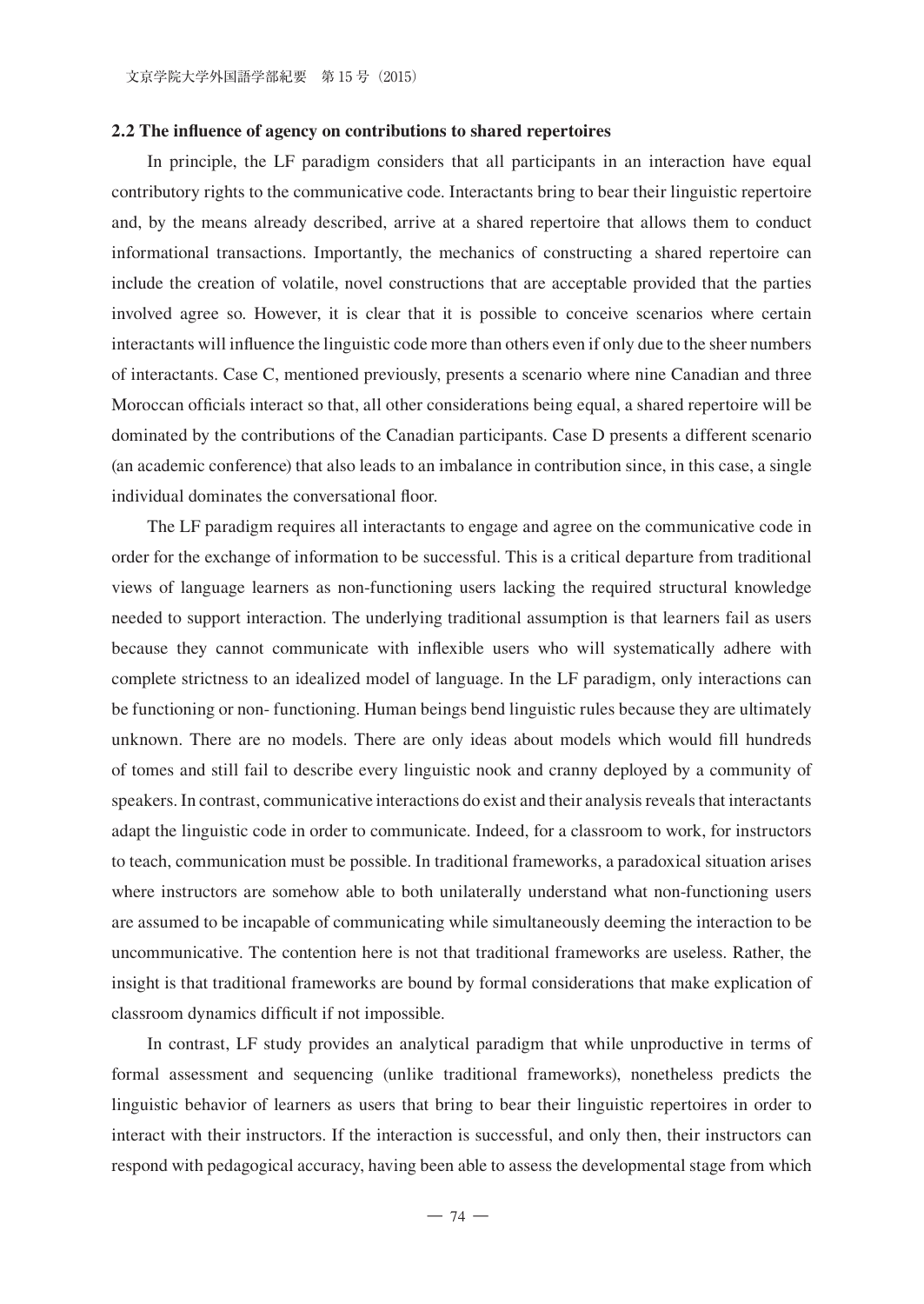the learners start and to which the learners are trying to arrive. Interestingly, these predictions are very specific. Learners will deploy anything and everything at their disposal in order to communicate, be that novel coinages and improvised collocational patterns as well as code switching and overgeneralizations. In other words, their linguistic behavior will be pragmatically-effective. Importantly, instructors' contribution to the shared repertoire will be passive, not deploying any of the creative elements at the disposal of the learners in order to communicate. In sum, the learners alone control the propositional components in the creation of the shared repertoire, a volatile and dynamic construct permanently at the service of present concerns.

In this manner, those learners that interact with their instructors go on to build an interactional legacy and those learners that do not interact, will not. This is the fundamental reason why the otherwise formidable contributions of formal assessment methods such as the Japanese-Language Proficiency Test (JLPT) or the Test of English as a Foreign Language (TOEFL) often fail to explain why poor interactants can still achieve high scores. These tests are reasonably consistent because, like the traditional frameworks on which they are based, they formalize interaction against nonresponsive off-line counterparts in the form of written or recorded material. Test takers with a high TOEFL score are likely to be able to read a newspaper article in English because such a measure can be formalized within a certain margin of error. However, the same test takers can struggle greatly while trying to converse with another human being. Similarly, poor test takers with low scores but that have nonetheless built interactional legacies with their instructors will have at their disposal strategic resources that make future experiences to be likened to past experiences, allowing these learners to partake in interaction as it is meant to be, that is, in the pursuit of goals other than perfect adherence to idealized linguistic models of language.

## **2.3 The role of agency on normative informational control**

Having contextualized classroom dynamics within the LF paradigm, the question arises regarding how language learning takes place at all. Since the proposition is that not only learners will bend the target language to suit their goals but, in fact, they should be encouraged to do so in order to build an interactional legacy with which to handle future communications, it is relevant to ask how the interactional legacy of the target speech community is made available to these learners and how these learners familiarize themselves with it and eventually adopt it. The answer can be furnished by means of the instructor-learner relationship (agency) and its implications regarding control over the principal informative component of the interaction which, in this case, revolves around the target language itself.

This is so because control over the principal informative component of the interaction can be as unequal as control over the propositional components in the creation of the shared repertoire.

 $-75-$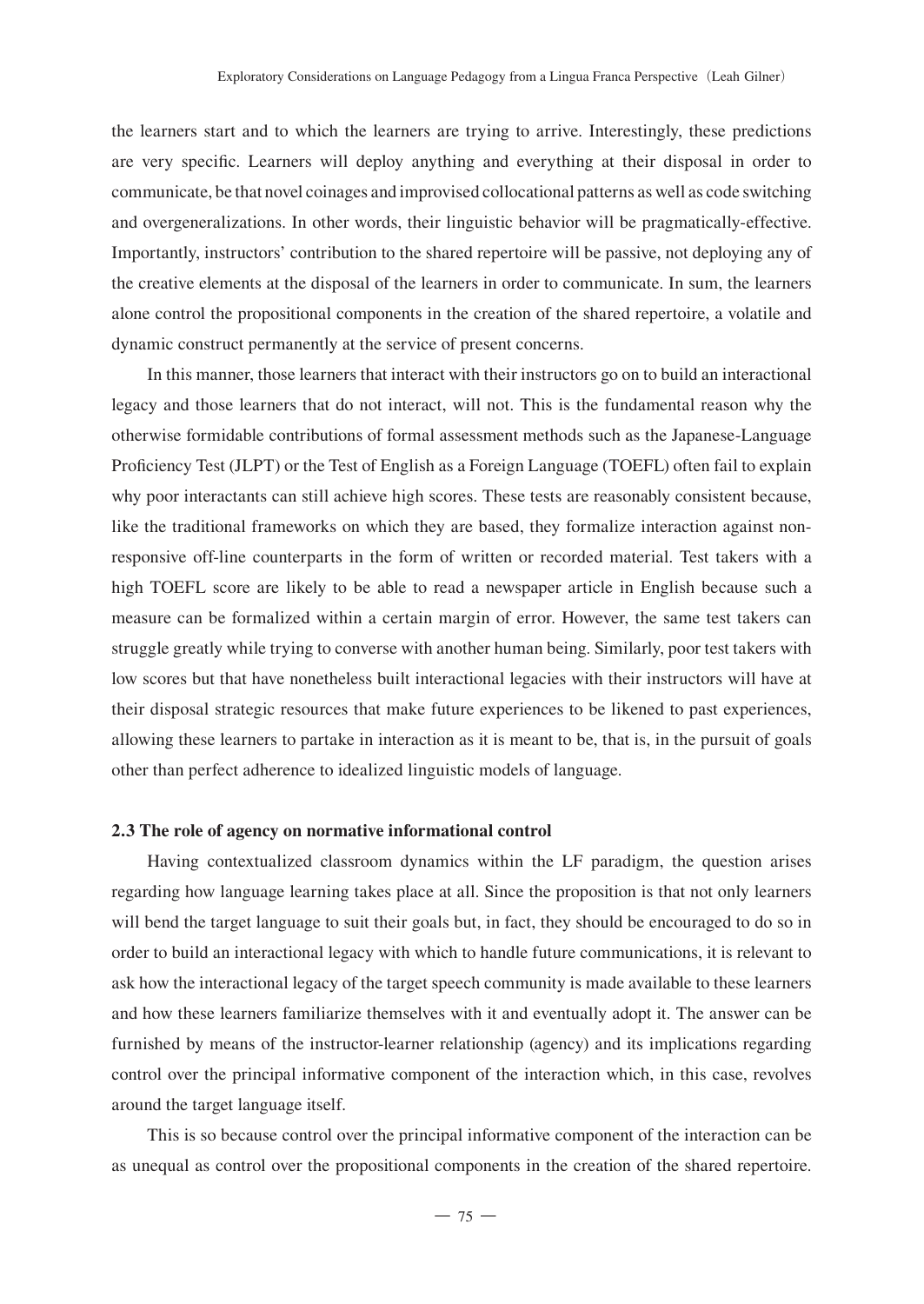The example given regarding a doctor-patient relationship (Case A) implies the involvement of the interactants in a (voluntary) covenant where one of the parties has greater control over the principal informative component of the interaction, the medical diagnosis. In fact, this greater control can be said to be total or, perhaps more precisely, normative since the doctor is endowed by this covenant with final say regarding the validity of the information shared.

In this manner, the classroom is a place where instructors have normative control over the principal informative component of the interaction which, in the case of formal language instruction, is the target language. In all cases (A, B, C, and D), interactants had reasons other than language learning for interacting and the linguistic code can be said to piggyback on the principal informative component of those interactions (a medical diagnosis, a business transaction, etc.). In the language learning classroom, the principal informative component of the interaction is the linguistic code itself, albeit as normative information alone. For learners will innovate, forcing their linguistic repertoires to produce what is needed to accomplish the task at hand (e.g., a specific exercise). Instructors will acquaint themselves with the shared repertoire embellished by learners so as to make successful as many of the interactions as possible, for it is in this success as well as with this success that the language deployed by the instructors becomes the interactional legacy of the learners. Because it is also normative, the forms and manner of expression of instructors will be preferred by learners in future interactions. In other words, learners will produce a communication in their own linguistic terms and only exchange it for a target-compliant counterpart if two conditions are given, first, they consider this counterpart to be informationally equivalent and, second, it is offered by a credible source.

Ultimately, agency (and its impact on informational control) is an issue of authority and the behavioral mimicking that naturally comes with it. In the presence of a judge (or a doctor, a parent, etc.), the parties with authority not only control the principal informative component of the interaction but also influence the linguistic code that piggybacks on it. Human beings naturally imitate those perceived to have superior opportunities for survival, that is, those in positions of relative power or command (e.g., Van Vugt, 2006).

#### **3. Summary remarks**

This paper has explored the extent to which it is possible to conceptualize language pedagogy in terms of the LF paradigm. By doing so, it has expanded the purview of LF study to a domain that is generally not perceived as falling within LF concerns. The conceptual dimension has augmented the construct of linguistic repertoire by proposing the notion of interactional legacy to account for the role that experience plays in the strategic deployment of linguasocial resources to achieve communicative ends. Furthermore, the discussion has explored the scope of the analytical